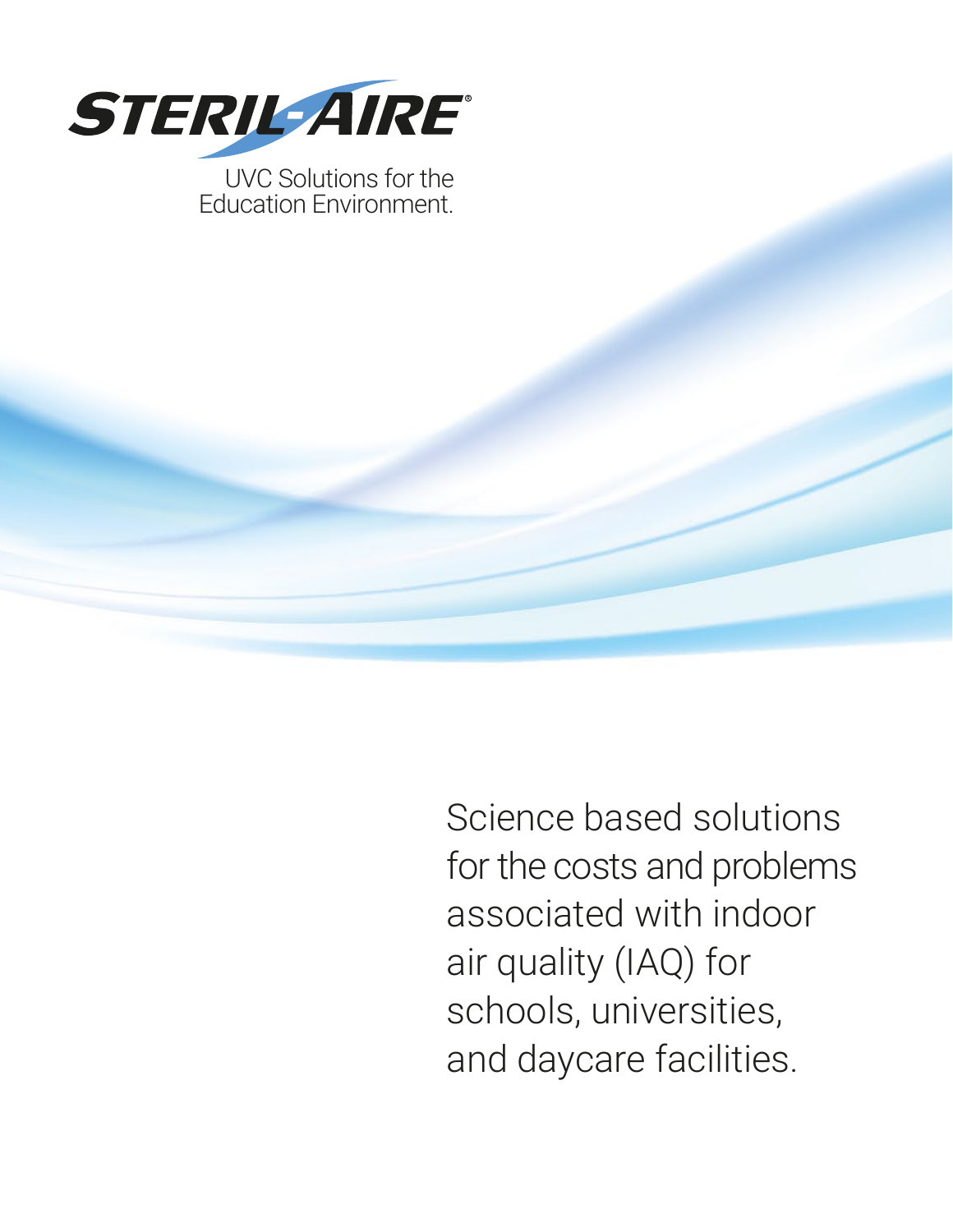## Attendance is the key in successful education environments.

#### **Absenteeism can be costly on many fronts:**

- Absent teachers cause additional monies to not only pay sick time but to hire substitutes–a double financial hit.
- Absent staff negatively affects productivity and strains resources.
- In many public K-12 institutions, student attendance directly correlates to funding of the institution
- Absent students equal less money for the school
- Chronic Absenteeism can lead to lower achievements which can also affect funding.

#### **The Major Cause of Absenteeism in Schools Is Poor Indoor Air Quality (IAQ)**

- With over 14 million missed school days each year, providing the best indoor air quality (IAQ) in educational facilities is not an option – it's essential.
- Poor IAQ can lead to a large variety of problems affecting comfort, concentration, staff, and student performance.
- Contaminated HVAC will:
- Accelerate the deterioration and reduce the efficiency of the school's physical plant and equipment.
- Increase potential for school closings or relocation of occupants.
- Strain relationships among school administration, parents, and staff.
- Create negative publicity.
- Impact community trust.
- Create liability problems.
- Environmental Protection Agency (EPA) studies of human exposure to air pollutants indicate that indoor levels of pollutants may be two to five times—and occasionally more than 100 times—higher than outdoor levels.
- Indoor air problems can be subtle and do not always produce easily recognized impacts on health, well-being, or the physical plant.
- Symptoms, such as headache, fatigue, shortness of breath, sinus congestion, coughing, sneezing, dizziness, nausea, and irritation of the eye, nose, throat and skin, can commonly come from air quality deficiencies.
- Poor IAQ costs educational facilities money

## What Is the Source of Most IAQ Problems?

- Numerous studies have demonstrated that the HVAC system is an amplifier, reservoir and transport of pathogenic and opportunistic bacteria and mold.
- These same pathogens have been associated with asthma, respiratory illnesses and allergies that can lead to school absenteeism and impact student learning.
- As the "respiratory system" of your facility, your HVAC system must be clean and in optimal working order.

Installed in new or existing HVAC systems, Steril-Aire's UVC keeps coils and drain pans clean, eliminating this source of allergens, toxins and irritants supporting a safe learning environment. Biofilm matters to educational budgets as well. Biofilm buildup strains HVAC systems, increases energy and water consumption, and leads to the HVAC system failures that contribute to budget overruns, school closures and delays.

#### **Only Steril-Aire UVC Emitters deliver:**

- Reduced costly HVAC maintenance and cleaning programs
- Energy savings by restoring heat transfer and chiller efficiency
- The highest output at HVAC operating conditions for optimal germicidal control
- The most valuable solutions for the Education environment

When you keep your HVAC and air handling systems free of biofilm, you keep indoor air quality (IAQ), staff & student performance high, and your operational and energy costs low.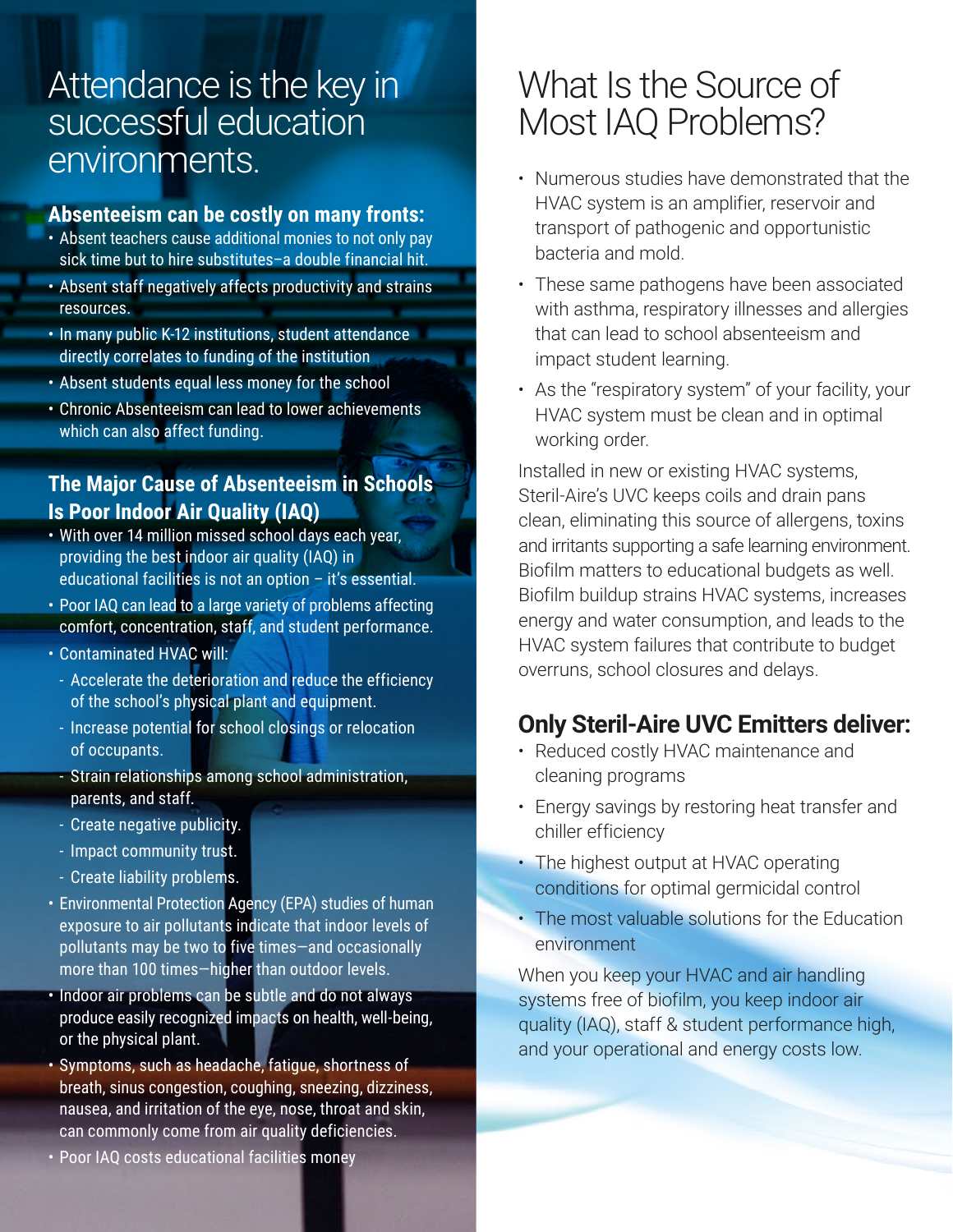# Commercial Products

### **Enhanced Single Ended Series**

#### **Rapid Install Kit® (RIK)**

- Factory pre-wired for ease of ordering and quick, easy installation
- Available for ESE Series UVC Emitters 12" to 61"

### **Enhanced Single Ended NEMA4 (ESEN)**

- For exterior installed fan coils, heat pumps & unit ventilators, rooftop packaged AHU's, or any unit that is outdoors
- Available in 12, 16, 20, 24, 30, 36, 42, 50 & 61 inch Emitter lengths
- Universal power supply 220-277 V, 50/60 Hz
- NEMA4X

### **Enhanced Single Ended (ESE)**

- For interior installed fan coils, heat pumps, unit ventilator, packaged AHU's, terminal units and ductwork
- Available in 12, 16, 20, 24, 30, 36, 42, 50 & 61 inch Emitter lengths
- Universal power supply 120-277 V, 50/60 Hz

### **Enhanced UVC Kit (EUVC)**

- For indoor air handlers with coils up to 122 inches with dual access, fan coils, packaged systems, heat pumps and unit ventilator systems.
- Available in 12, 16, 20, 24, 30, 36, 42, 61 inch Emitter lengths
- Universal power supply 120-277 V, 50/60Hz

# Light Commercial & Residential Products

### **Unitary Kit**

- For air conditioners below 5 tons, splits, mini-splits, fan coils, packaged terminal units
- Available in 7.5, 10, 16, 20, 24 inch Emitter lengths
- Power supply in 120 or 230









Unitary Kit